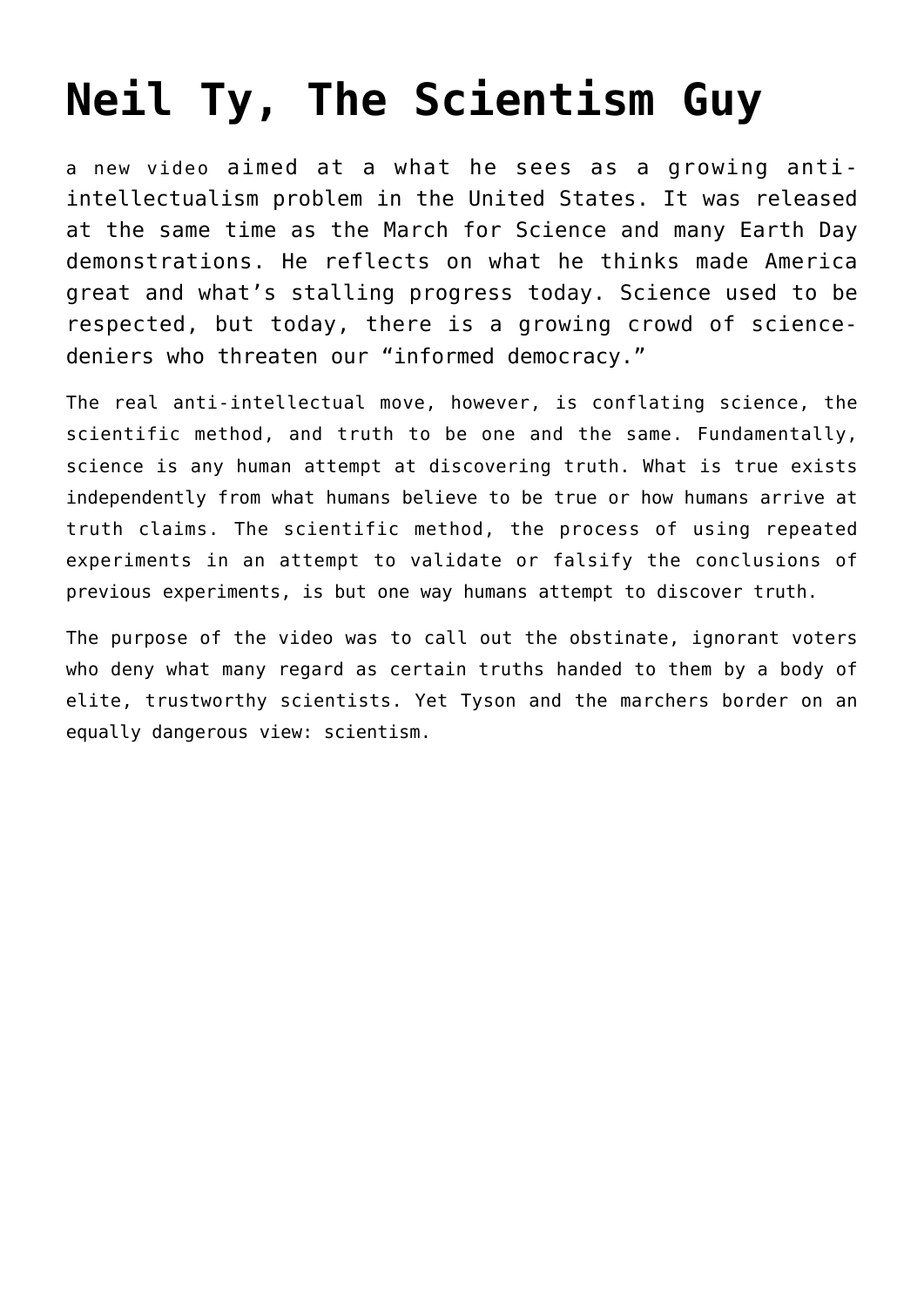## **Scientism isn't scientific**

scientism repeatedly, and closely guarded the boundary between economics and other sciences.

The scientific method is not universally appropriate. Consider an extreme case: if you measured a few right triangles and observed that the sides did not correspond to what the Pythagorean theorem says, would you toss the Pythagorean theorem, or would you reexamine your measurement method? Would you dismiss the logical geometric relation in favor of the scientific method?

The scientific method is particularly suited for the natural sciences. It's hard to recommend a different method than experimentation and observation to answer questions about chemical reactions, astrophysics, quantum mechanics, and biology.

The scientific method is unnecessary or even ill-suited in other areas, however. Consider these questions, and what sort of approach is appropriate to answer them: What is 17 divided by 3? All else held equal, what are the effects of an increase in demand for blue jeans? Who should I invite to my party? What are the effects of expansionary monetary policy on employment, prices, incomes, production, consumption, and borrowing? How should I treat people?

Of course, Neil deGrasse Tyson wouldn't recommend using the scientific method to answer all of these questions (hopefully), but the point is that empiricism and experimentation are limited in their appropriate applications. The scientific method does not have a monopoly on truth.

## **Always open to falsification**

The scientific method has another large limitation: conclusions derived solely by experimentation are always susceptible to falsification by just one aberrant observation. For this reason and others, even wide consensus among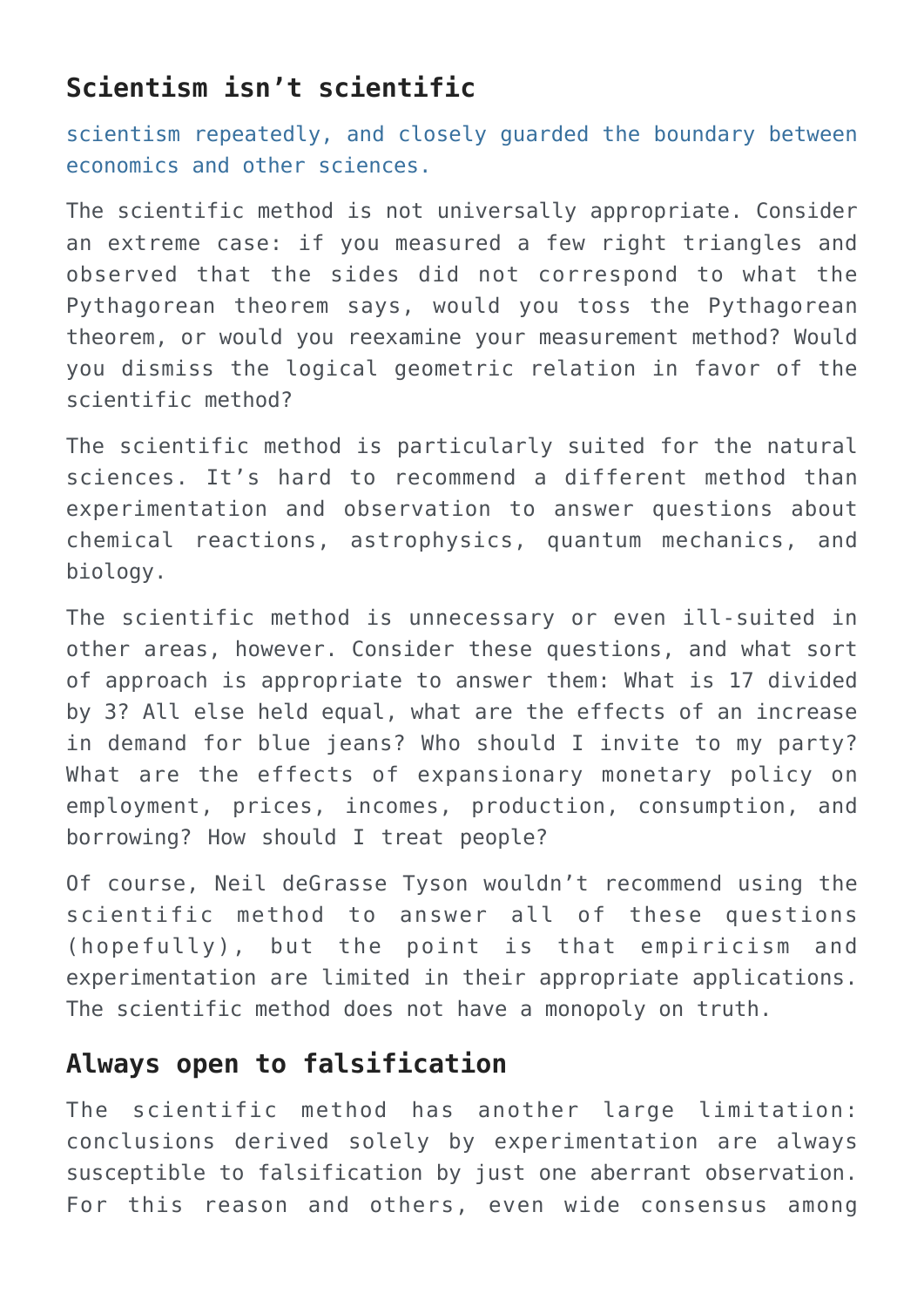scientists should be met with at least some skepticism before the heavy hand of the government gets involved.

a big jump in diabetes diagnoses and obesity rates.

The [National Malaria Eradication Program sprayed DDT in](https://www.cdc.gov/malaria/about/history/elimination_us.html) [4,650,000 homes and overhead by aircraft](https://www.cdc.gov/malaria/about/history/elimination_us.html). Later, it was realized that DDT is carcinogenic and the spraying had a severe effect on the environment and wildlife, birds in particular. [Birds of prey like the bald eagle are not](https://www.fws.gov/midwest/Eagle/recovery/biologue.html) [considered endangered species anymore, and the ban on DDT is](https://www.fws.gov/midwest/Eagle/recovery/biologue.html) [considered a major factor in their recovery.](https://www.fws.gov/midwest/Eagle/recovery/biologue.html) Even this conclusion is in question, including whether or not DDT is carcinogenic for humans, but the point is that the government itself backtracked on its own science-based solution to a problem. It banned a chemical it once sprayed indiscriminately.

the claims and predictions of various scientists around 1970. Earth Day had just started, and scientists were predicting rather apocalyptic scenarios, similar to what we are hearing today from climate scientists. To be clear, just because these predictions turned out to be "spectacularly wrong", it doesn't necessarily mean that modern claims are wrong. But it might explain a lot about the modern layperson's skepticism, as opposed to sheer stupidity as Tyson suggests.

retractionwatch.com document the increasingly frequent cases in which academic journals must retract published research because the peer review process was a sham or when other fraudulent activity comes to light. [A recent entry](http://retractionwatch.com/2017/04/20/new-record-major-publisher-retracting-100-studies-cancer-journal-fake-peer-reviews/) [reports](http://retractionwatch.com/2017/04/20/new-record-major-publisher-retracting-100-studies-cancer-journal-fake-peer-reviews/) that Springer had to retract 107 papers on cancer due to fake peer reviews. Surprisingly, retraction doesn't always mean fewer citations, as this [top 10 list of most highly cited](http://retractionwatch.com/the-retraction-watch-leaderboard/top-10-most-highly-cited-retracted-papers/) [retracted papers](http://retractionwatch.com/the-retraction-watch-leaderboard/top-10-most-highly-cited-retracted-papers/) demonstrates.

#### **Skepticism and science are good friends**

These examples reveal another larger issue with Tyson's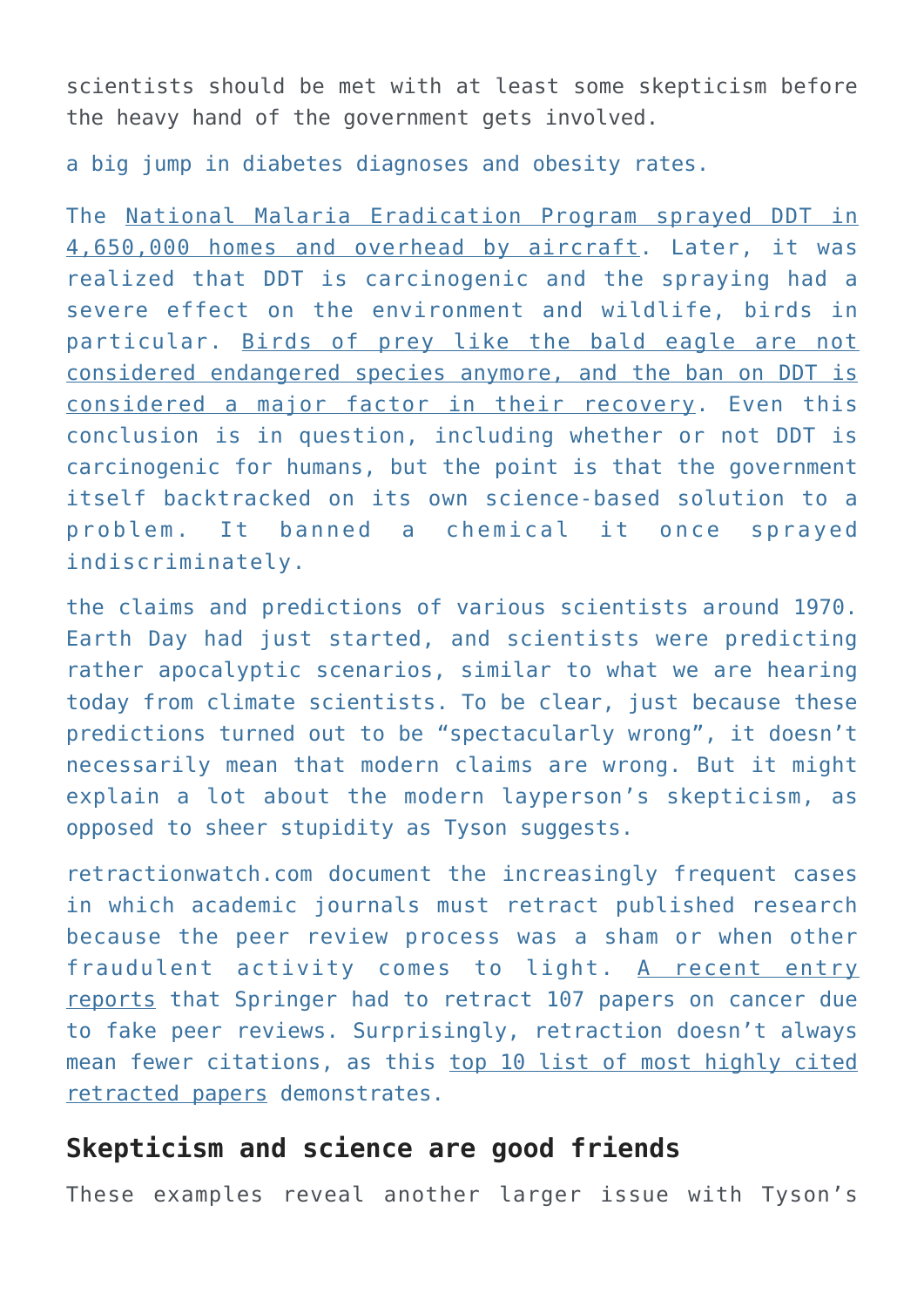argument. Tyson says, "every minute one is in denial, you are delaying the political solution." The problem is that sometimes delays and denial are exactly what is needed. The scientific method requires time and attempts at falsification.

There is an inherent contradiction and arrogance in Tyson's video. In one breath he is praising science and the way the scientific method works: "I get a result. A rival of mine double checks it, because they think I might be wrong." But in the next breath, he declares to the doubter who also thinks some scientific conclusion might be wrong: "You don't have that option! When you have an established, scientific emergent truth, it is true whether or not you believe in it."

So the rival scientist is allowed to question the conclusions of other scientists because the conclusions might not be true, but nobody else is. We may not all be equipped with a laboratory, but we are all equipped with reason, experience, preferences, common sense (some more than others), gut instincts, some ideas about what is morally right and what is morally wrong, and our own areas of expertise. Surely these are not meaningless when it comes to judging the claims of a politically-connected technocratic elite and their policy recommendations.

#### **Political connections bias science**

researchers and [agencies](https://en.wikipedia.org/wiki/National_Institute_on_Drug_Abuse) produced enough of Tyson's "emergent truths" (which we are not to doubt) over the years to keep it that way. The effects of this [prohibition](https://mises.org/library/economics-prohibition-0) have been devastating, including a prison system bursting at the seams, militarized local police, violent organized crime (legal and illegal), and more deaths than marijuana itself could ever cause on its own.

Indeed, when the government does or funds research, it seems to always arrive at the conclusions which involve the government getting larger in size and scope. To question these expansions is to question the science, and to question the